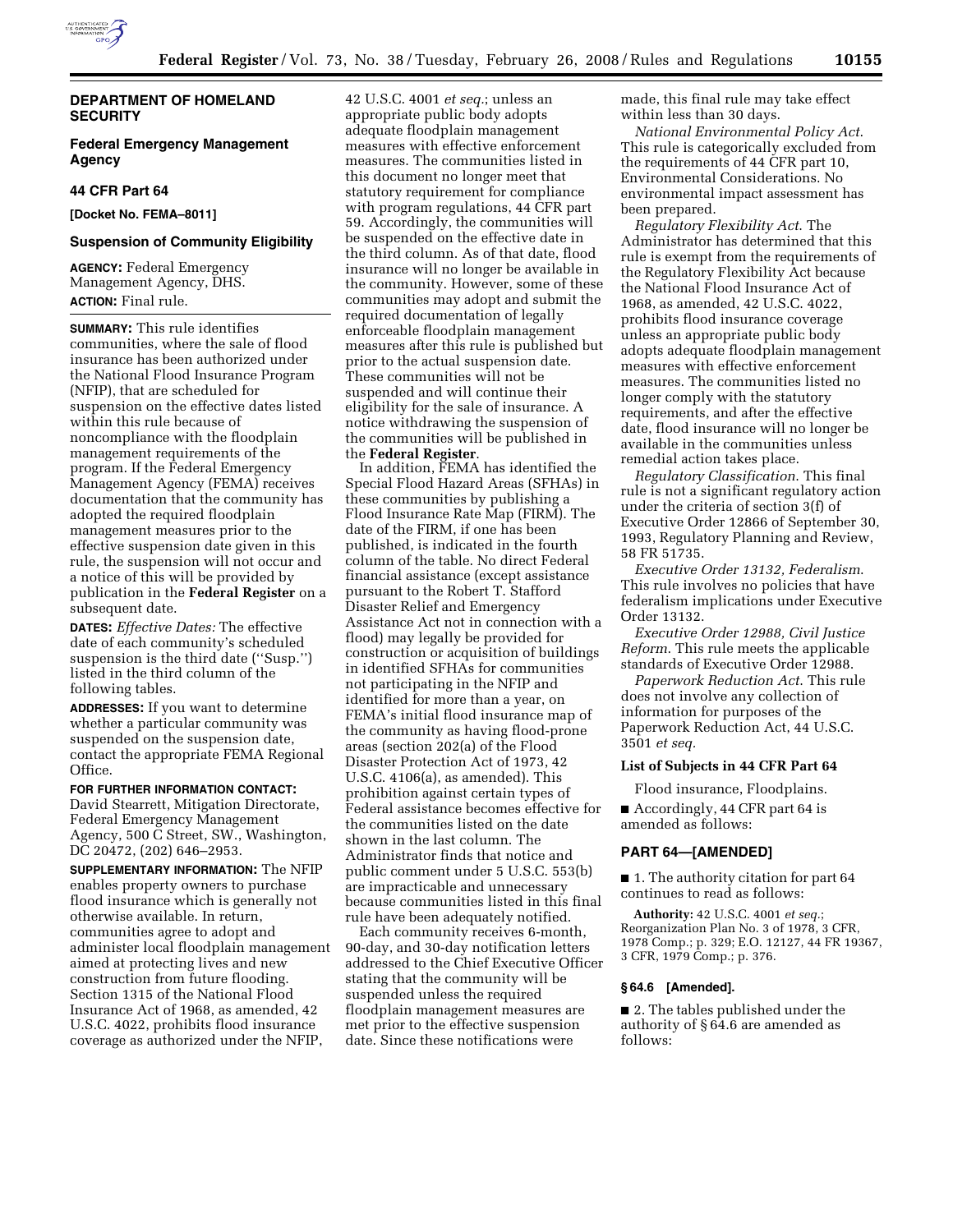# **10156 Federal Register** / Vol. 73, No. 38 / Tuesday, February 26, 2008 / Rules and Regulations

| State and location                                        | Community<br>No. | Effective date authorization/cancellation of<br>sale of flood insurance in community                            | Current effective<br>map date | Date certain<br>federal assist-<br>ance no longer<br>available in<br><b>SFHAs</b> |
|-----------------------------------------------------------|------------------|-----------------------------------------------------------------------------------------------------------------|-------------------------------|-----------------------------------------------------------------------------------|
| <b>Region IV</b>                                          |                  |                                                                                                                 |                               |                                                                                   |
| Alabama:<br>Powell, Town of, DeKalb County                | 010398           | June 6, 2005, Emerg;-, Reg; February 20,   do                                                                   |                               | Do.                                                                               |
| Rainsville, City of, DeKalb County                        | 010368           | 2008, Susp.<br>July 16, 1975, Emerg; May 1, 1980, Reg;                                                          | do                            | Do.                                                                               |
| Sylvania, Town of, DeKalb County                          | 010364           | February 20, 2008, Susp.<br>September 4, 2005, Emerg;-, Reg; Feb-   do<br>ruary 20, 2008, Susp.                 |                               | Do.                                                                               |
| Taylor, City of, Geneva County                            | 010108           | -, Emerg; April 15, 2004, Reg; February 20,                                                                     | $\ldots$ do $\ldots$ $\ldots$ | Do.                                                                               |
| Valley Head, Town of, DeKalb County                       | 010068           | 2008, Susp.<br>August 7, 1975, Emerg; April 15, 1980,<br>Reg; February 20, 2008, Susp.                          | do                            | Do.                                                                               |
| North Carolina:<br>Cleveland<br>Unincorporated<br>County, | 370302           | -, Emerg; October 23, 1995, Reg; February                                                                       | do                            | Do.                                                                               |
| Areas.<br>Shelby, City of, Cleveland County               | 370064           | 20, 2008, Susp.<br>January 17, 1974, Emerg; April 3, 1978,<br>Reg; February 20, 2008, Susp.                     | do                            | Do.                                                                               |
| Tennessee:<br>Lebanon, City of, Wilson County             | 470208           | June 23, 1975, Emerg; January 6, 1983,                                                                          | l do                          | Do.                                                                               |
| Mt. Juliet, City of, Wilson County                        | 470290           | Reg; February 20, 2008, Susp.<br>July 8, 1976, Emerg; May 17, 1982, Reg;                                        | do                            | Do.                                                                               |
| Watertown, City of, Wilson County                         | 470380           | February 20, 2008, Susp.<br>December 29, 1980, Emerg; January 1,   do<br>1987, Reg; February 20, 2008, Susp.    |                               | Do.                                                                               |
| Wilson County, Unincorporated Areas                       | 470207           | August 27, 1975, Emerg; June 15, 1984,<br>Reg; February 20, 2008, Susp.                                         | do                            | Do.                                                                               |
| <b>Region VI</b>                                          |                  |                                                                                                                 |                               |                                                                                   |
| Arkansas:<br>Austin, City of, Lonoke County               | 050383           | January 13, 1976, Emerg; April 15, 1982,                                                                        | do                            | Do.                                                                               |
| Cabot, City of, Lonoke County                             | 050309           | Reg; February 20, 2008, Susp.<br>September 26, 1975, Emerg; April 19,                                           | do                            | Do.                                                                               |
| Lonoke County, Unincorporated Areas                       | 050448           | 1983, Reg; February 20, 2008, Susp.<br>-, Emerg; March 14, 1994, Reg; February                                  | do                            | Do.                                                                               |
| Ward, City of, Lonoke County                              | 050372           | 20, 2008, Susp.<br>September 8, 1975, Emerg; September 5,<br>1978, Reg; February 20, 2008, Susp.                | do                            | Do.                                                                               |
| <b>Region VII</b>                                         |                  |                                                                                                                 |                               |                                                                                   |
| lowa:<br>Ames, City of, Story County                      | 190254           | July 25, 1974, Emerg; January 2, 1981,   do                                                                     |                               | Do.                                                                               |
| Cambridge, City of, Story County                          | 190255           | Reg; February 20, 2008, Susp.<br>July 29, 1974, Emerg; June 15, 1981, Reg;   do                                 |                               | Do.                                                                               |
| Gilbert, City of, Story County                            | 190256           | February 20, 2008, Susp.<br>April 8, 1975, Emerg; January 1, 1987,                                              | do                            | Do.                                                                               |
| Maxwell, City of, Story County                            | 190257           | Reg; February 20, 2008, Susp.<br>July 24, 1975, Emerg; February 15, 1984,                                       | do                            | Do.                                                                               |
| Nevada, City of, Story County                             | 190258           | Reg; February 20, 2008, Susp.<br>November 25, 1974, Emerg; August 3,                                            | do                            | Do.                                                                               |
| Zearing, City of, Story County                            | 190260           | 1981, Reg; February 20, 2008, Susp.<br>September 28, 1976, Emerg; May 1, 1987,<br>Reg; February 20, 2008, Susp. | do                            | Do.                                                                               |
| Kansas:<br>Americus, City of, Lyon County                 | 200202           | July 8, 1975, Emerg; April 15, 1982, Reg;                                                                       | do                            | Do.                                                                               |
| Emporia, City of, Lyon County                             | 200203           | February 20, 2008, Susp.<br>June 10, 1975, Emerg; October 2, 1979,<br>Reg; February 20, 2008, Susp.             | do                            | Do.                                                                               |
| Missouri:<br>Doolittle, City of, Phelps County            | 290727           | February 18, 1976, Emerg; August 24,                                                                            | do                            | Do.                                                                               |
| Newburg, City of, Phelps County                           | 295268           | 1984, Reg; February 20, 2008, Susp.<br>April 9, 1971, Emerg; April 28, 1972, Reg;                               | do                            | Do.                                                                               |
| Phelps County, Unincorporated Areas                       | 290824           | February 20, 2008, Susp.<br>May 1, 1984, Emerg; February 1, 1987,                                               | do                            | Do.                                                                               |
| St. James, City of, Phelps County                         | 290661           | Reg; February 20, 2008, Susp.<br>February 5, 1976, Emerg; July 3, 1985,<br>Reg; February 20, 2008, Susp.        | do                            | Do.                                                                               |
| Nebraska:<br>Wauneta, Village of, Chase County            | 310037           | March 31, 1975, Emerg; February 4, 1987,<br>Reg; February 20, 2008, Susp.                                       | do                            | Do.                                                                               |

\* -do-=Ditto.